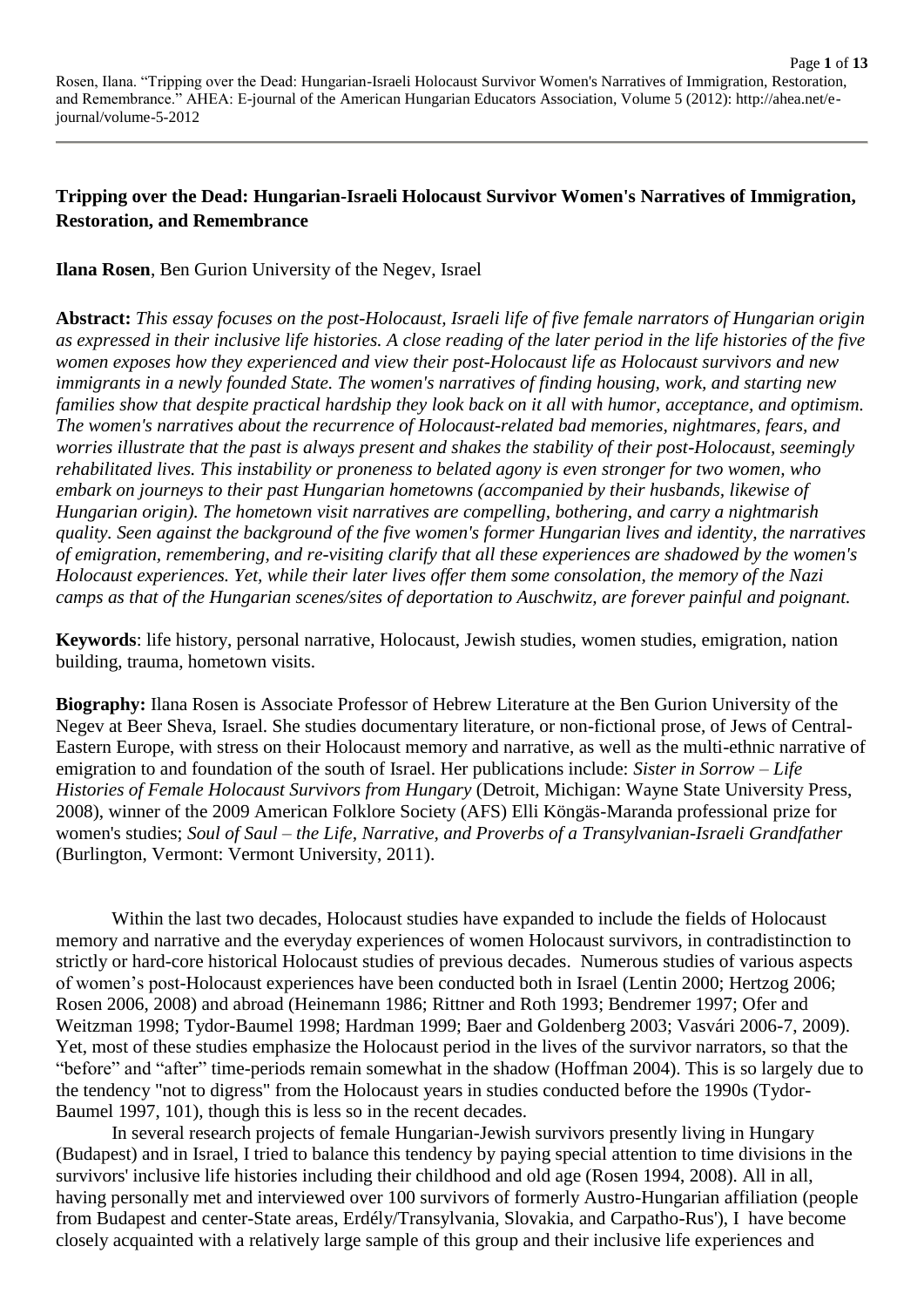Page **2** of **13**

narratives. In this essay I wish to further explore the post-Holocaust experiences of Hungarian-Israeli survivors with the emphasis on women, as their narratives proved to be more telling and detailed in terms of content, form, and mode, especially with regard to the "shadowy" time-periods of before and after the Holocaust.

In my analyses of large numbers of survivors I was able to show that although most of them emphasized the Holocaust period in their lives, many also detailed the hardships of their post-Holocaust lives as well. In most cases, the post-war time period covered the following: the first years after the Holocaust, the emigration to Israel (when relevant), marriage and child rearing, housing problems, and professional issues (more often of their husbands than their own) (Rosen 2008, 12-21; 2009, 108). Not many of the interviewees continued beyond the early 1950s in their narratives and if they did, they skimmed over the later decades before concluding with their current lives, which may be due to their mental exhaustion after relating their Holocaust experiences in detail. We find a similar phenomenon in dozens of memoirs written by Israeli Holocaust survivors, men and women alike, which feature abrupt endings around the midtwentieth century or anti-climactic continuations. Interestingly, the same phenomenon can be found in memoirs by people who went to US or France and had no national security problems like in Israel. It is as if the wind went out of them, or the very life went out of them. Yet, the unique reality which survivors faced in Israel, of a new State foundation in the framework of the Arab-Israeli conflict, requires additional exploration and clarification.

In light of the fact that the new lives of the survivors in a newly founded State were of significance in their own right, one may wonder about the "disappearance" of the rehabilitation and construction period from the inclusive life histories of survivor narrators. A close look at memoirs of pioneers and founders of the pre- and early-State period, among them (more male than female) Holocaust survivors, shows that the Holocaust is either absent from this literature or is quickly summarized in vague, token terminology ("the camps," "horrors," "There," etc.; see the exemplary book by the Sened couple 2001). In fact, people who wanted to write about both these compelling eras in their lives - the Holocaust *and* the founding of the new State of Israel - dedicated separate volumes to each time-period (e.g., two male survivors of Hungarian origin: Givon 1998, 2002; Ziv (Zisovits) 1992, 1996). This memoir inventory demonstrates an inability or refusal of the authors to juxtapose the two main phases of their lives, or let one include or cast a shadow over the other. The five women whose narratives are explored in this essay come from middle-class Orthodox Hungarian-Jewish families. All five were around the age of twenty in 1944 when, following the invasion of Hungary by Nazi Germany, they were deported to Auschwitz and then to various work camps and factories (Braham and Miller 2002). In the winter of 1945, as the war was nearing its end with the defeat of the German Reich, the women were marched with tens of thousands of camp prisoners in the notorious "death marches" (Krantz and Auster 1980; Bauer 1983; Krakowski 1990), and then liberated. All five moved to Israel a bit before or after the State's establishment; some married shortly before their arrival while others married soon after. Each of them had two children, a typical mini-maximal rate for survivor families, and all became grandmothers during the 1970s. Despite certain physical and psychological problems, largely all of them matured in middle-class comfort and reasonable mental stability during the closing decades of the twentieth century. When I met them in the early 1990s, they were all retirees, and one - Rosi Shakked was freshly widowed. She and Rachel Markowitz lived in the town of Petah Tikva north of Tel Aviv, whereas Dora Ashkenazi, Zsuzsa Doron, and Berta Wazner lived in the Bazera village (about halfway between Tel Aviv and Haifa); the last three were still partly involved in agricultural work on their fields or farms with their husbands.

While the five women shared general historical and socio-cultural background similarities and Holocaust-related biographies, each one had distinct features that affected her narrative. Rachel Markowitz and Dora Ashkenazi were outstandingly expressive and polyphonic. They employed a variety of languages, used humor, talked about others besides themselves, and disclosed their emotions and psychological states. While Zsuzsa Doron and Berta Wazner also attempted to reconstruct their mostly destroyed, bygone world, the mode of their narratives and narrations was less vibrant and more gloomy than those of Markowitz and Ashkenazi. Rosi Shakked's life history was a lament in many of its aspects of form and content alike, though her recent widowhood may have contributed to this tone (Rosen 2006; on atrocity as tragedy see: Greenspan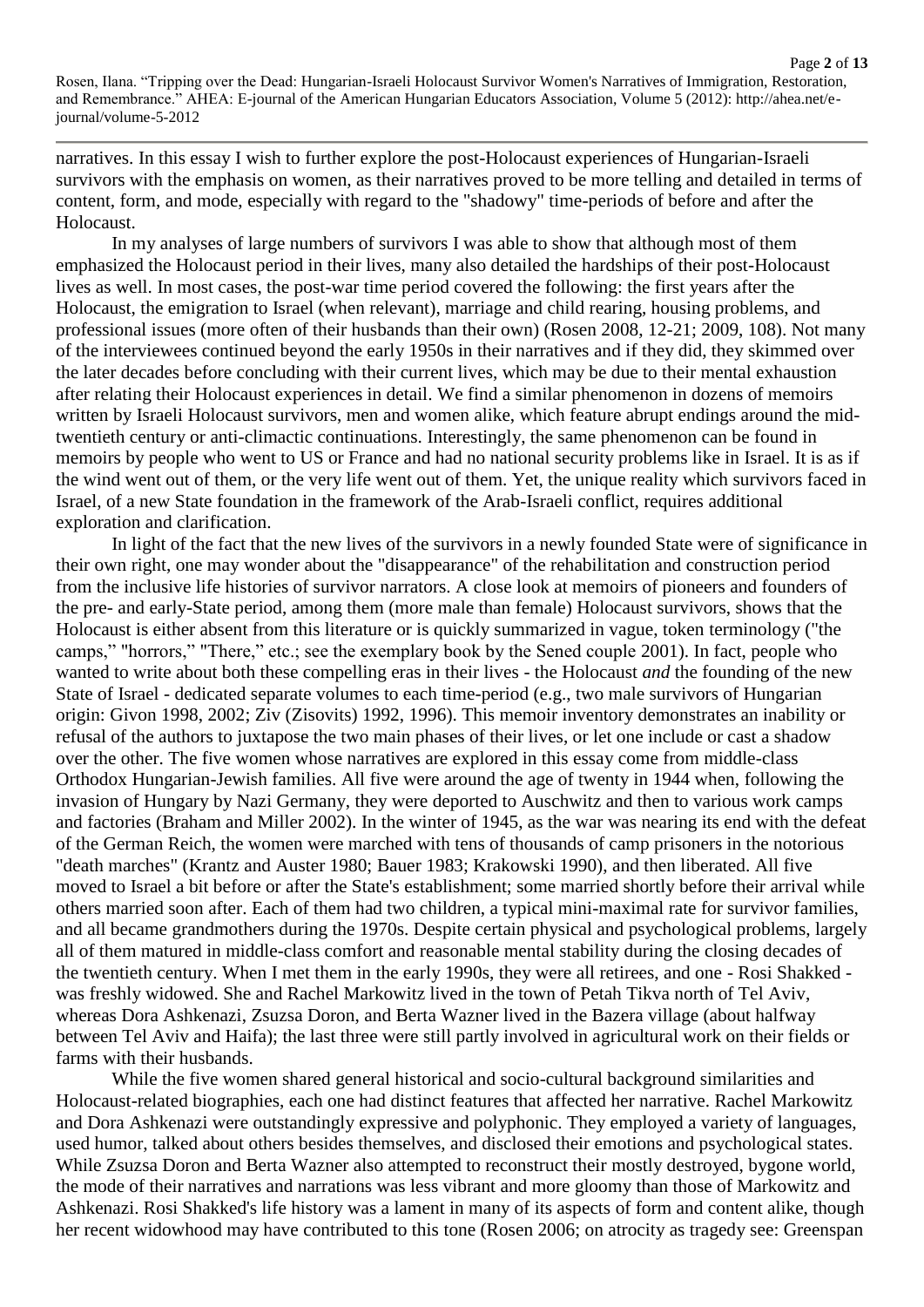1998, 159). The following excerpts describe focal scenes and periods in the post-Holocaust, Israeli lives of the five women and exemplify types of Holocaust repercussions in their later lives (for inclusive analyses of the five women's life histories see the following: for Doron see Rosen 1994, 123-125, 132-135; for Shakked see Rosen 2006; for Ashkenazi, Markowitz, and Wazner see Rosen 2008 ).

#### **Humble Beginnings – "***We still had a sense of humor even when we had nothing else"*

The Holocaust survivors arrived at the newly founded State of Israel during the period of mass immigration [Hebrew: *aliya gedola*] (1948-1953) (Hacohen 2003; Lissak 2003; Goodman and Loss 2009). This was an era when immigrants streamed in from virtually all over the world, and the survivors constituted about half of the 700,000 souls that now joined the 600,000 already in Israel. Therefore, the Holocaust survivors had to cope with inevitable immigration hardships in addition to their unique suffering as survivors of ethnic cleansing (Zertal 1998; Yablonka 1999; Ofer 2009, 7; Pat 2009; Rosen 2009, 107-110; on the parallel American-Jewish experience see Mintz 2001). Invariably, studies of mass immigration mainly focus on the absorbing authorities and communities and only secondarily - and mostly in recent years - deal with the newcomers. In addition, much of this socio-historiography is nowadays directed at the condescending attitude of hegemonic Israeli institutions toward Jews from Muslim countries (Shenhav 2006; Shabi 2009). Within this explicitly post-colonialist discourse, the experiences of European Jews - mostly Holocaust survivors - were erroneously brushed aside as being less representative of immigrant exclusion and exploitation because they shared European origins with members of the absorbing authorities. Thus while it is widely known that the Oriental or *mizrahi* newcomers were viewed by veteran Israelis as "primitive," it is much less known that the European survivors were referred to as "human dust" whose fitness to join the Zionist enterprise was doubted (Lentin 2000, 221). In reality, like their survivor counterparts in Western countries and unlike their *mizrahi* counterparts in Israel, they faced the hardships of immigrants and immigration *in addition to* their unique predicament (Bourgignon 2005, 75-76; Lefkovitz 1997, 40; see also the recent stream of mass immigration novels written by second generation Israelis, in this case of European origin, e.g., Frenkel 2004, 2009; Frank-Mitrani 2005; Olmert 2008; Rosensher-Dolan 2009; Segal 2010). On this historical-cultural background, the following excerpts illustrate some of the experiences and conceptions of two survivor narrators.

Rachel Markowitz from Szilágysomlyo was interviewed in Petah Tikva in 1991 (in Hungarian<sup>1</sup>):

We moved to this nowhere; we didn't have to worry about thieves [as we had nothing at home to steal], so we went to the *Sochnut* [Hebrew, lit.: Agency, meaning The Jewish Agency for Israel] to ask for a job and better housing. My husband became a mechanic. He got a job in Haifa. I went to the *Sochnut* to look for an apartment. They told me to look for a place and then they would help me [with money]. But there were no apartments at all. Well, it is such a long story to be a new immigrant, you can't tell it all. This is in short, because it is all mixed up. In the end we found an apartment in which the water was pouring out from the wall. The apartment had one room and a common kitchen with the neighbors. We moved into this apartment. My sister wrote me from Romania and asked how we were doing with water, because they knew about the water shortage here. I wrote her that I was living in a "hole-y" place. [Biblical] Moses must have hit our wall too, because water was pouring from it… Toward *Yom Kippur* [the Day of Atonement on the tenth day of the month of *Tishre*] my sister wrote and asked how we were doing. I wrote, "We have a minister in charge of our meager supplies [Dov Yosef (1899-1980), Minister of Rationing and Supply in the first Israeli government, 1948-1949)]. Since there aren't enough chickens to give to everyone [to fulfill the tradition of *kapparot*, or atonement, on the Eve of *Yom Kippur*], the minister boards an airplane with a chicken in his arms and

1

 $<sup>1</sup>$  All translations of materials from my fieldwork are mine, I.R.</sup>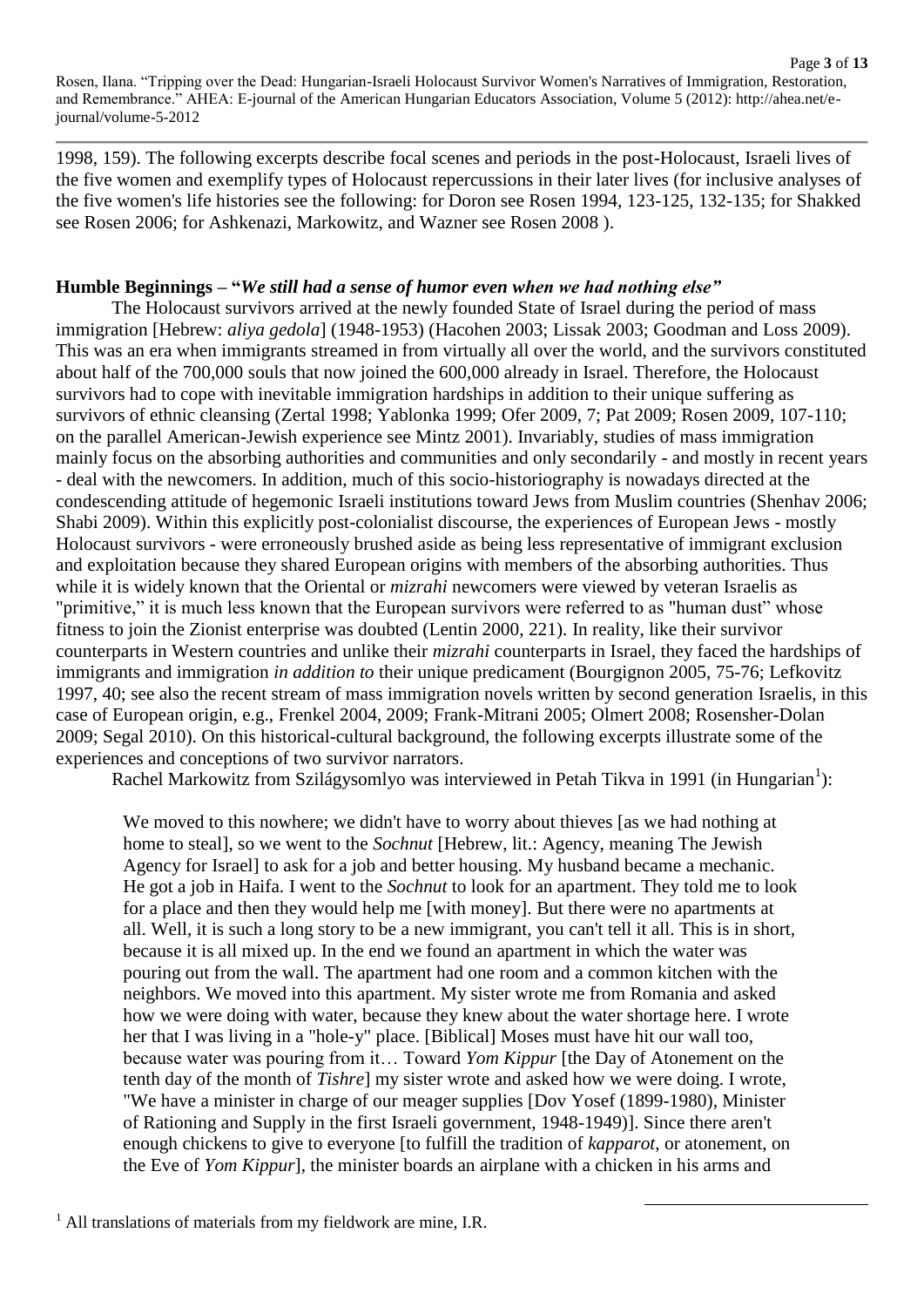together they turn in circles over us all…" You see, we still had a sense of humor even when we had nothing else.

Then we found this other apartment. But we only had twenty-four liras. Of these, I spent four and had only twenty left. To purchase the apartment, I had to go to a step uncle of mine to ask him for a loan. He said he would only give me the money if a bank would guarantee for it. I left him, hopeless. He then called me back, saying he would give me something. He was working in the *Nesher* [cement] factory. He said he would give me a loan from the factory account, and I would pay it back monthly. And so it was. He gave me sixty liras. Now I had eighty. I asked my aunt to lend me twenty more liras, so that now I had a hundred. Then I went to my friend Eva and told her, "get me ten liras, no matter how, just get them." It was a fortune then. From my brother I asked the remaining ten, and now I had the money for the apartment. We went to the *Sochnut*. They asked us if we had paid any "key-money" before. No, we hadn't. Finally we received that apartment (Rosen 2008, 183-184).

Dora Ashkenazi from Dunaszerdahely was interviewed in Bazera in 1990 (in Hebrew):

I received seven liras from the *Sochnut* for housing in Hadera [south of Haifa]. I spent one night there. They said it was a room with a kitchen. The room was very small, and in the corner there was a bowl. That was the kitchen! What to do now, how can I find a job here? I had a cousin in Givat Shmuel [north of Tel Aviv]. They had been here for half a year before I arrived. I decided to go to my cousin's. Next day, I traveled to Tel Aviv. I walked to *tahana mercazit* [Hebrew: Central Bus Station] to catch the bus to Givat Shmuel. I met my past pseudo-husband [for the emigration certificate under the British Mandate], and he told me he heard of a room that could be rented for twenty-five liras in the Montefiore neighborhood [in Tel Aviv].

Suddenly, someone calls my name, Dora Fuchs. God, I am in Israel for one day only, who would know me? In *tahana mercazit*, there was a small restaurant. A young man I knew in my [home]town was standing there. We had been in the same class. He came here in 1939, when I had wanted to come, too, before the War. He recognized me. I was among the first to come after the camps. *Simha* and *sussen* [Hebrew and Yiddish: great joy, in Biblical Prophetic style]. He asked me, "Where do you live?" I said, "Meanwhile, I don't have a place." I told him how I came to Israel. He said there was a man there in Montefiore Street with an apartment for rent. "Go there, look at it, and if it's any good, come back to me, and I will give you the money." I said, "Lajos, how can you? You work hard for your money." He said, "Of course I will help you, who should I help if not you?" I remember my brother [Yonah] also came with me to see the place. The room belonged to a man of Turkish origin, a bird and plant dealer. We went in. You had to go down three stairs into a yard, and then into the room. It was an elongated shabby room. The man refused to let me cook in it. I started crying, and I said to him, "Are you a Jew? How dare you be like that?" My brother already knew Hebrew so I asked him to tell the man that we are two orphans, our parents died in the camps, we have the twenty five liras and I promise not to cook anything in there. What could I have cooked? Eventually, he gave us the place for twenty five liras. I went back to Lajos and he gave me the money. I really didn't want to sell my brother's [Shlomo's] gold [coins, which he gave me before I left Europe]. I told him, "Look, Lajos, I've got some gold, but it's not mine, it's my brother's. He should be on his way here. I don't even know where he is right now. I want to give you this gold to watch over it for me, because where I live I won't be safe with strangers."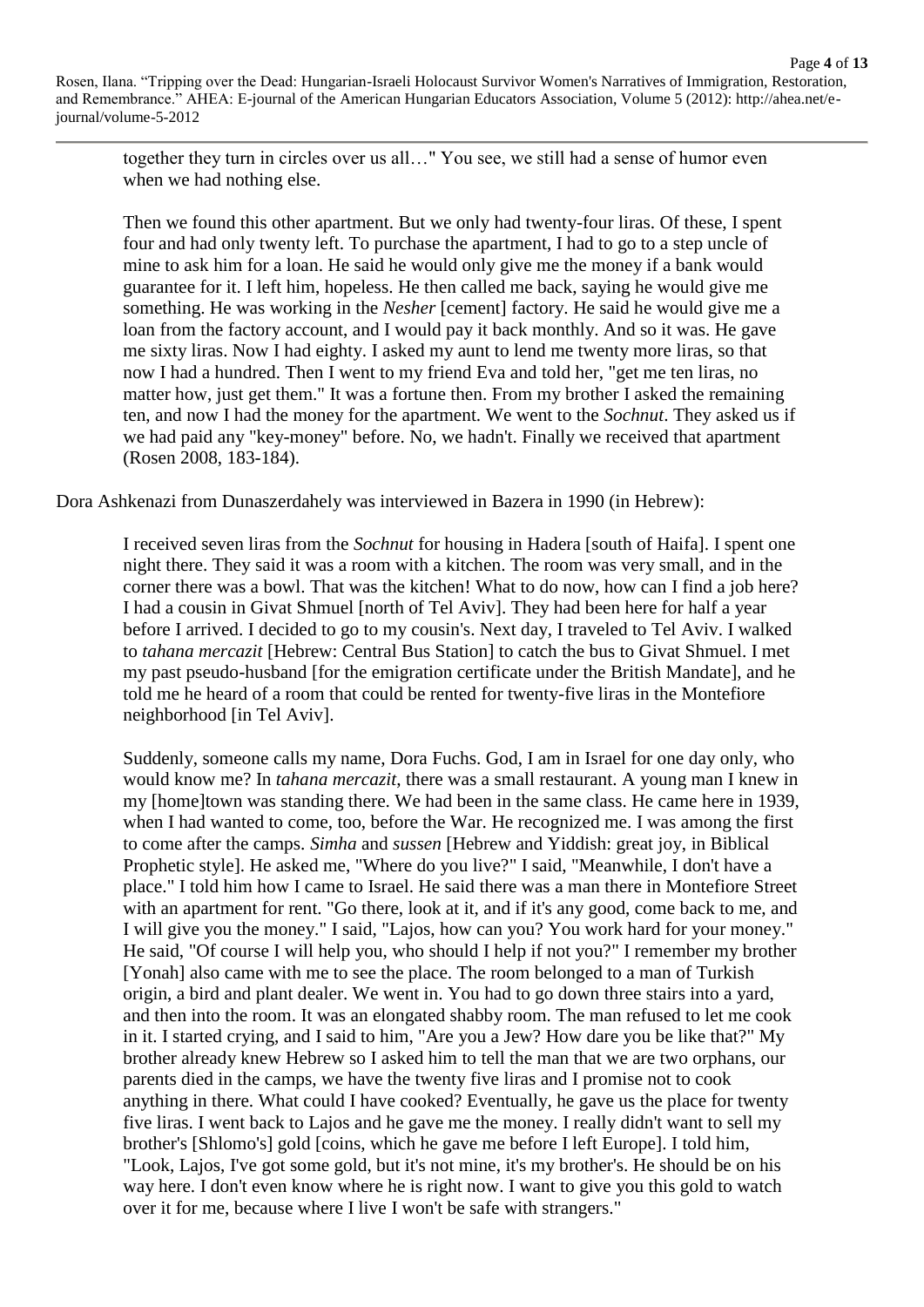Page **5** of **13**

Believe it or not, after all that, I didn't even stay in that apartment for a day. How come? My cousin from Givat Shmuel, who was very religious, said, "I will not let you sleep there [on your own], no way." So I joined them in Givat Shmuel. They had a room and a half, with a nine-month-old baby. All I had was a *Sochnut* bed. I lived there for half a year, until later I found a room with my friend in Montefiore.

I, who had a profession, was the first to start working. Once in Givat Shmuel a fellow told me he read in the paper that on 20 Allenby St. [in Tel Aviv] there was a store in need of a seamstress. I went there and the owner asked me to sew something. That was the first time I worked on an electrical sewing machine, and I had problems with it, because it stopped whenever it wanted, not when I wanted it to stop. He saw all this, and despite my inexperience, he treated me to coffee in a nearby coffee shop and told me to start working the next day (Rosen 2008, 171-172).

In both women's narratives there are frequent transitions from one inadequate or "shabby" place of living to another. Nonetheless, each place costs "a fortune," whether for rent or for purchase, and each narrator achieves the needed sum in a painstaking process that involves the help of family and/or friends more than the State. The newly married Rachel Markowitz does not have to worry about thieves because there is nothing to steal from her place, which she describes as "nowhere." While her husband works in Haifa, she searches for a better dwelling. The new place is also very primitive: it has one room and a common kitchen with neighbors, and its wall drips with water. Yet, Rachel's attitude to it all - both in real time (in her letter to her sister in Romania) and in retrospect - is laced with humor. Regarding the dripping wall, she makes an allusion to the Biblical scene of Moses hitting a stone so that water should come out of it (Exodus 17, 1-8; Numbers 20, 1-13). As for the food shortages during the years of mass immigration, Rachel refers to the religious custom of *kapparot* in which each person "transfers" his or her sins to a chicken that is then slaughtered and donated to the poor. She jokes that due to the constraints of the austerity period and scarcity of chickens, the Minister of Rationing and Supply performs the custom collectively for the entire nation. Scarcity and shortage also govern Rachel's summary of these events. "You see, we had a sense of humor even when we *had nothing else*." She then shifts to the "saga" of purchasing their first apartment. In her search for loans, Rachel approaches all her relatives and even her past camp-mate Eva until she is finally able to raise the phenomenal sum of 120 Israeli liras to acquire decent housing in the northern area. (In the late 1960s they moved to Petah Tikva, the setting of her other narrative in this essay.)

Dora Ashkenazi's narrative begins with an account of the money (7 liras) she has received from the Jewish Agency to rent a house in Hadera, south of Haifa; but since she cannot find a job there ("What to do, how can I find a job here?"), she has to move southward to the area of Tel Aviv. A brother joins her in her search for an apartment and, with some gold coins given to her in Europe by another brother, plus some more money donated by a past school-mate, she is able to find another "nowhere." As in the Hadera apartment and as in Rachel's narrative, kitchen and food issues are central and problematic in this place too. If previously a bowl in the corner meant "a room with a kitchen," now the owner forbids Dora to cook in the house. The reason for this prohibition remains unclear, but the allusion to the cellar-like quality of the place ("you had to go down three stairs") may mean that it could not be properly ventilated. As a concentrationcamp survivor of just a few years, Dora feels intimidated by this restriction concerning food and - by extension - her general well-being (for survivors' long-term sensitivity to food issues see Sinler et al. 2004). She reacts with emotion and needs the help of her more veteran Israeli brother to express herself. We may note that Dora asks her brother to tell the landlord that they are two orphans whose parents died in the (concentration and death) camps, but she does not state directly that they too (the two siblings) survived these camps. Apparently, she expects no compassion from this man "of Turkish origin" and perhaps even wishes to avoid stigmatization as a Holocaust survivor and someone from the Diaspora, two of the least favorable identities of the time (Goffman 1986 [1963]; Waterson 2005, 54; Stein 2009).

After all this, "believe it or not," Dora does not remain in that place at all. As a single woman from a religious-traditional background, she accepts her cousin's objection to her living on her own and moves in with the cousin's young family in their one-and-a-half room apartment near Tel Aviv. Dora had been a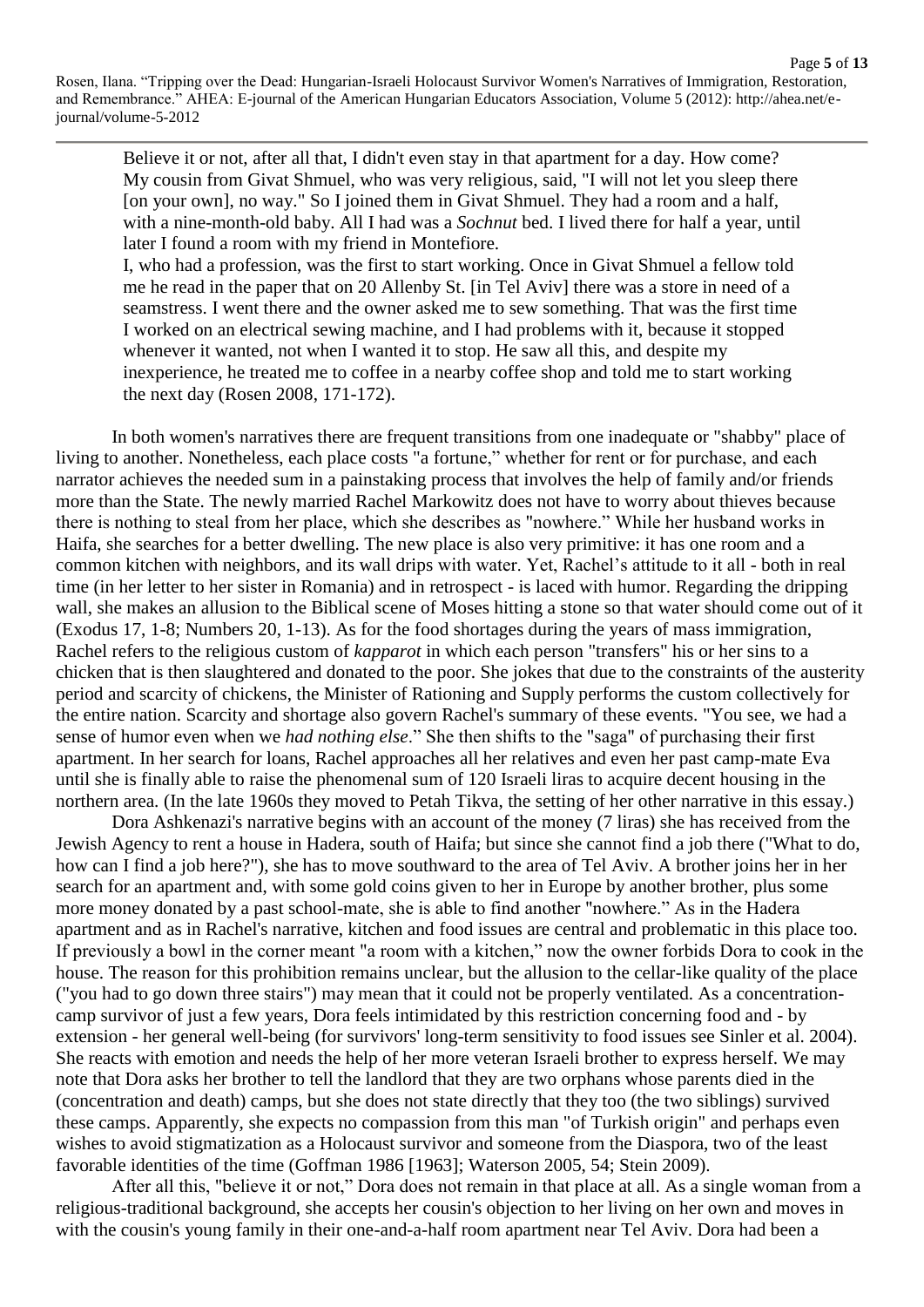Page **6** of **13**

professional seamstress since before WWII and now that she lives close to the country's center of trade and business, and is free of household duties and child rearing at this point, she ventures into the city to search for a job. Though she fails to demonstrate her sewing skills on an unfamiliar electrical sewing machine she nevertheless gets the job, which she keeps until her marriage and subsequent move to the village of Bazera.

### **The Past Lingers on – "***How can we forget?"*

The Holocaust and its horrors continue to emerge at various moments in the women's later lives, even decades afterward. The following excerpts display present-day thoughts, anguishes, fears, and deliberations of two of the narrators, as well as their realization of the incongruence of these with their everyday lives.

Rosi Shakked from Erdély was interviewed in Petah Tikva in 1991(in Hungarian):

When we came back from the camps, at first we thought, there is no God if such things could happen. But after a while, we said we should keep our faith nonetheless, perhaps not as we used to practice it, but in some way we should maintain our tradition. We now said, true that so many of us perished, there were hundreds of members in our extended family, but if even one of us survived, that in itself is a miracle.

I used to ask my husband constantly, "How could such things happen?" And he would answer, "You know that the good Lord watches over us, or else we wouldn't be here." I recently looked over our papers and documents and found this note that my husband had written, thanking God for our nice family, for their good manners, and praying that they would never suffer. He was so happy that we had a family. I would have liked to have more children but gave up the idea because I had no help. I didn't have a mother to help me. Why have many children and let them grow up in poverty? We gave everything we could to our children. They know and appreciate it.

Ever since his father died, my son suffers from high blood pressure and is under medical care. He loved his father so much. They know we always tried to give them the best, and we almost never wanted for anything. During the Six Day War [in June 1967], when I didn't know where my only son was, I was hysterical, until I finally received a letter from him. Whenever I see my children, I feel like crying because I love them so much, they are so dear to me. I have no other family. All my relatives, parents, brothers, and sister are gone. How could it happen that such a big family has perished and I am the only survivor? There were families of five and three of them survived; some had nine and four came back somehow, luck. But not one other person in my family returned, neither young nor old. Many times I've said to myself, why go on living? There's no use. But then I say that there are these children, good children, sweet grandchildren who call me every day and come to visit. They all know that this life is very hard. Our granddaughter wrote a paper on our experiences in the Holocaust. I did not tell her everything, only a little. She received a high mark and she told me, "Grandmother, I was the best in class." The boys don't ask me because they know I will immediately start crying, I am so sensitive, and it is so hard for me to speak about it. My daughter never asked me. She always says, "Mother, try to forget." I used to talk about it with my husband and ask, "How can we forget?" (Rosen 2004 *Hungarian-Jewish*, 58-59).

### Rachel Markowitz:

That's in short. I did not tell it all, though - the great suffering. I don't know how to tell it in order, everything, all that happened. The main thing is that in the camps they tortured us, and we weren't considered human beings. Once we came back from disinfection and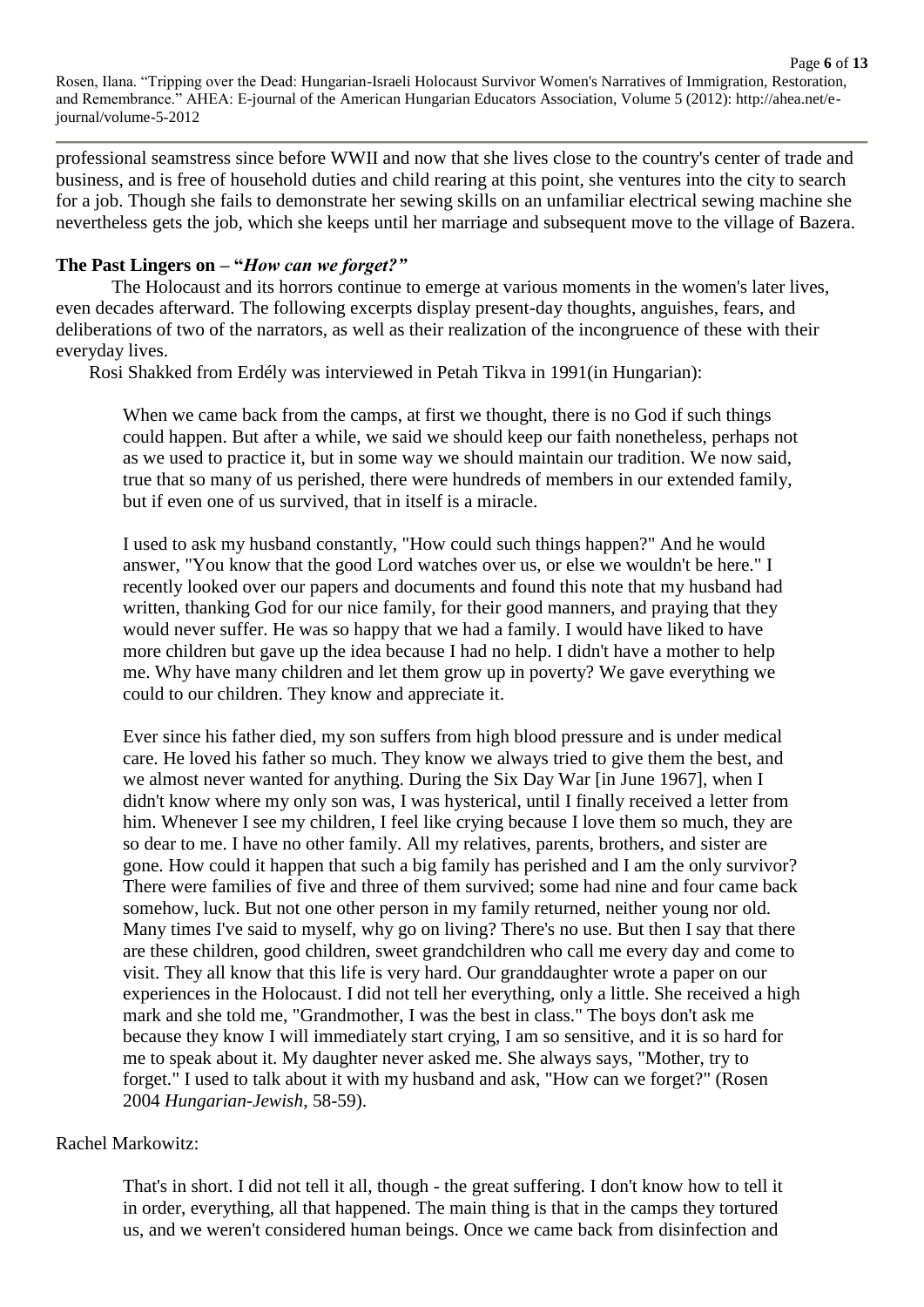Page **7** of **13**

by mistake I turned my head to the other direction. I received such a blow on my head that I thought that would be the end of me. Why, what have I done? That I looked the other way? You see, it's these small things that I can't tell all of. I forget and then remember them. At night, when we went out to the toilets, we tripped over the dead and dying women. Even when we moved to Petah Tikva [in the 1960s], I still couldn't go out at night, because I was still afraid of tripping over the dead bodies. It is only since recently that I started convincing myself that it's irrational, that I should try to overcome my fear, force myself. But even now, when I walk the street in the dark, I am still afraid of tripping over the dead. You see, many of those dead or dying women in the camp were my friends and relatives (Rosen 2008, 184-185).

Both these excerpts exhibit oscillations between despair and hope, morbidity and vitality. In my detailed analysis of the life history of Rosi Shakked, I followed her constant wave-like or circular fluctuations between these two opposing urges and emotions (Rosen 2006, 42). Hope leads to moderate happiness and gratefulness for gifts of life like family and livelihood, but the very mention of these reminds the narrator of all that she lost in the Holocaust. Rosi's present family is a source of security and joy (though also of worries, for example about her soldier-son in the Six Day War). Yet, thinking of her family cannot but remind Rosi of her own childhood within an extended family of dozens of people who have all perished in the Holocaust. She was left as a sole survivor constantly mourning the loss of her relatives as well as her subsequent life without them. This tension slips through into all her references to her present family members: her husband, her son and daughter, and her grandchildren. Her husband's words - "You know that the good Lord watches over us, or else we wouldn't be here" - are partly consoling yet also provoking, because her pain is due to bereavement over the destruction of her entire core family. Rosi's children do their best to distract her from remembering and grieving about her past by calling and visiting her frequently and by openly advising her to "try to forget" (for more information about symptoms of Holocaust-survivor descendents, mainly second-generation survivors, and their attitude to their parents' suffering see: Hass 1990; Vardi 1992; Kogan 1995; Lentin 2000; Kidron 2003, 2009). From the viewpoint of the third generation such as Rosi's young granddaughter, the Holocaust and her grandmother's related experiences are a source of human empathy, intellectual interest, and even pride at mastering this knowledge ("Grandmother, I was the best in class"). Rosi's narrative and discourse reflect all these stances, but her recurrent verbal and behavioral gestures of mourning and grief (i.e., her sobbing throughout the narration and constant references to her feelings of pain and sorrow) make clear that for her there is no way out of her painful past and its never-ending remembrance.

Rachel Markowitz's description of brutal and arbitrary punishment for a minor misdeed (or for her failing to perform like a military soldier; see Primo Levi's view of the camps as a "caricature" of the German army, Levi 1988, 90) echoes Rosi Shakked's recurrent exclamations of "how" and "why," which are typical sorrowful exclamations in the literature of the ancient biblical Prophets and in the Book of Lamentations. In ancient as in post-modern times, these questions remain unanswered and even asking them becomes an act of protest. Remembrance of the painful blow plunges Rachel back into the world of camps and its horrific though routine-ized components. In the camp, Rachel's nightly routine of going out to the latrine involved tripping over the bodies of dead or dying "friends and relatives." Death became part of everyday life in the camps, or, in the words of another survivor of the Stutthof camp whose life history I documented, "At first, as was customary at home, I walked after the carriages of corpses, as in a funeral [Hebrew: *levaya* / *halvaya*, lit.: accompaniment]. But there was no end to it. The carriages multiplied and I gave up paying dignity to the dead" (Rosen 2004, *In Auschwitz*, 285).

With regard to Rachel, she cannot break free of the trauma of daily proximity to the dead and dying even a quarter of a century after her liberation from the camps. (On the persistent reappearances of horrific images in survivors' post-traumatic lives see: Lifton 1979, 170-171; Vansant 2001; on their attempts and dynamics of processing and alleviating trauma see LaCapra 1989; Herman 1992). Up until the 1970s and 1980s, Rachel suffered from gruesome memories when going out in the evening in the Israeli town of Petah Tikva for visits, errands, social events or even walks, because demons from her past jumped at her or rather,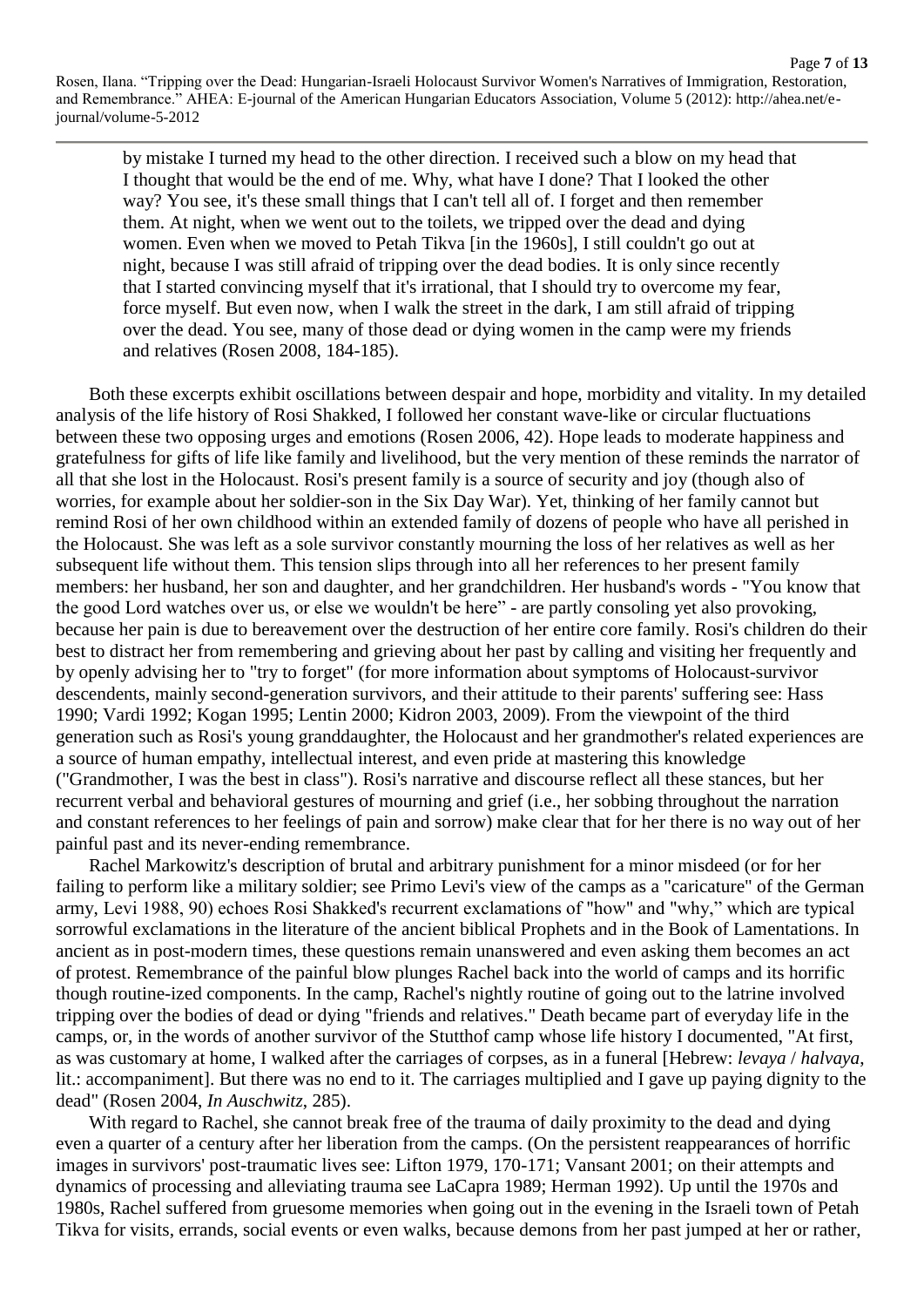spread out under her feet. Only decades after the Holocaust, around the time of the interview in the early 1990s, does she "start convincing [her]self that it's irrational," and that she should "overcome [her] fear," and "force [her]self" out of her continuous daily nightmare.

#### **Hometown Visits –"***I went back to our town, now a cursed place"*

If the previous instances of narrative and discourse of survivors demonstrated attempts to move out of the range or "radius" of the Holocaust, the following excerpts, depicting journeys to the Hungarian birthplaces of the survivor narrators, present the opposite movement: of conscious geographical and mental returns to their problematic past lives. It turns out that though these are not Auschwitz journeys (Feldman 2008), they are disconcerting and poignant in their own right.

Zsuzsa D. from Máteszálka was interviewed in Bazera in 1990 (in Hungarian):

Seven years ago I visited Hungary for the first time, to meet my sister who lives in Russia. I couldn't go to Russia to see her, but we both were able to meet in Hungary. Unfortunately, our reunion after so many years was not successful. I felt that as we had grown older we became distant from each other, like strangers. All the love and the old memories were gone. Everything changed. She had gone to Russia and then she raised three children in Siberia, because her husband was sent there.

Last year I visited Hungary for the second time. Now for the second trip, my husband, who wanted to visit Debrecen [his hometown], joined me. The first time, seven years earlier, I kept thinking about how they had exterminated the town's Jews. But this second time was less painful. I took pictures of my childhood town and was reminded of the past, how we played as children. I wrote down my thoughts too. I wrote how I went back to our town, now a cursed place, and how I investigated the place. Seven years earlier when I went there, I kept dreaming about the deportation to the ghetto, how they had taken us from our homes. Then the dreams stopped, and I went back to this cursed town. Now the house itself wasn't there anymore, nor the business [the family's tailor workshop]. There was a highway there instead. I went into a shop and asked the young woman there if her grandmother had been born in town. She said she was not from there originally. It seemed that no one was from there "originally

I went back to the place where the ghetto had been. Eighteen thousand people in one street, eighteen thousand Jews in one crowded street, in a town of twenty-two thousand people to begin with. What can I say? There was nothing there. Once, they took us out of the ghetto to sweep the streets, and our guard turned out to be a boy from school. Now there was nothing.

As I wrote, I reconstructed all of it: where we had lived, where we used to play, where our friends had lived. I have it all written down. I know the names of other survivors. During my second visit, my husband and I went to the local school and asked if they had pictures from my time. The headmistress said they had been sent to a museum. The school was now renamed after a Jewish man by the name of Frank. That was strange. I cried during most of our stay there, had a very bad feeling. My daughter asks me if I could visit Auschwitz, and I say, maybe, together with the future generation, with my children and grandchildren. (Rosen 2004 *Hungarian-Jewish*, 73-74).

Berta Wazner from Somorja was interviewed in Bazera in 1990 (in Hungarian):

My husband wanted to go there and I did not want to. When we visited the cemetery, we stayed at our friends' house. They wanted to take us out and show us around, to see things,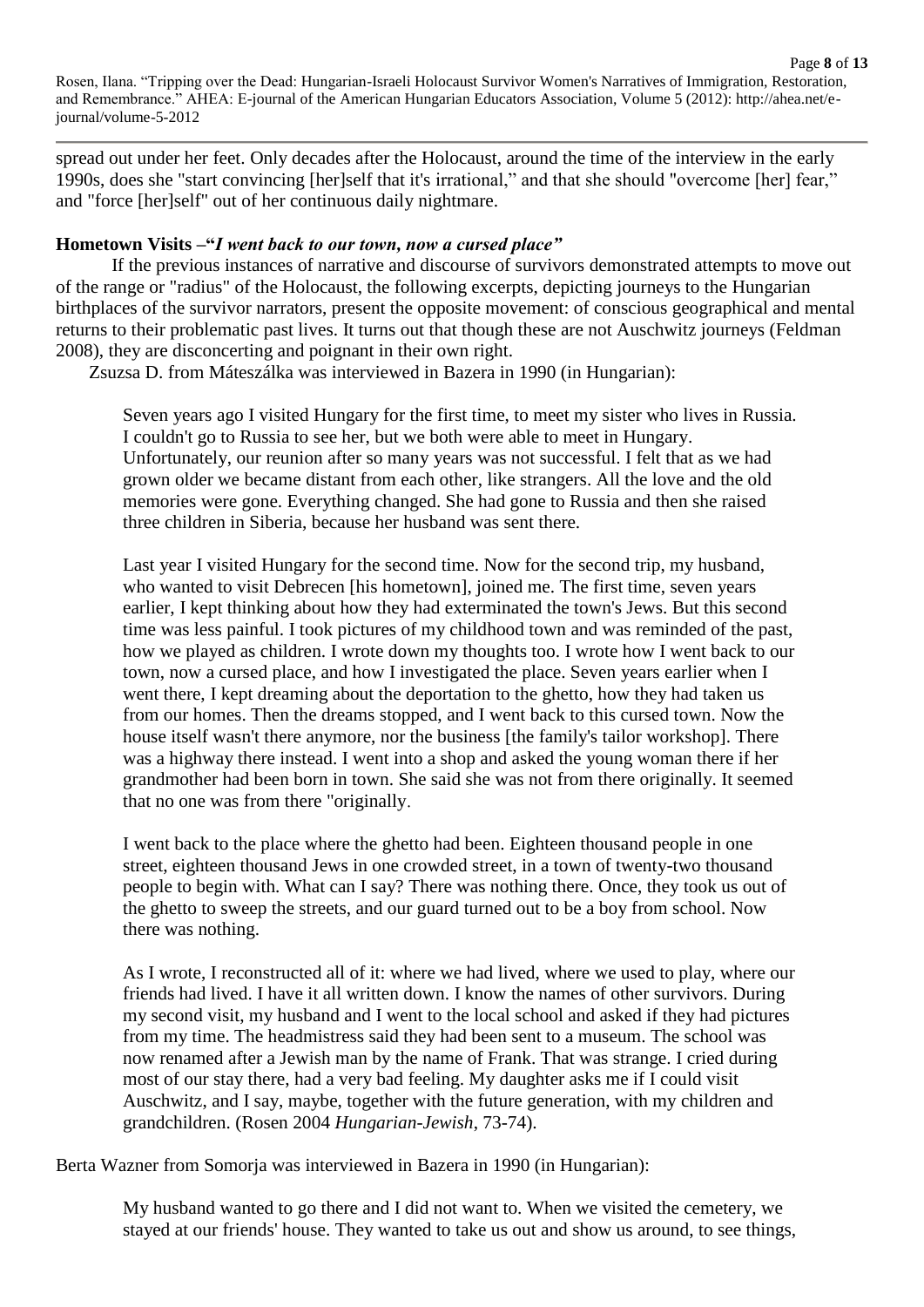Page **9** of **13**

and I just didn't like it… We went out to town, but I only became more tense as time went on. Finally we left for Pest, which was an enjoyable trip for me, because I did not know the city so well, so I had no bad memories. But returning to Slovakia, to the place where I had once lived - that was very hard for me... Here in Israel, I have my children and grandchildren, and my bad memories have somehow quieted down. But going back there seems to have stirred up the memories again. Sometimes at night I have terrible nightmares about the visit to the cemetery, to my poor mother's grave. I dream I cannot find her grave. In reality I did find it, only the tombstone was gone. That's because I knew that my grandparents were also buried there, side by side, and my mother was buried next to my grandmother. Once I found my grandmother's tombstone was still there, I knew that my mother's grave must be there too, but the stone was missing. Only about ten stones were still there, out of a total of about fifty or sixty graves (Rosen 2008, 214).

The hometown visit narratives of both women feature repetitions of the visit experience whether in actual, realistic terms as in Zsuzsa Doron's narrative or in a mixture of reality and nightmare as in Berta Wazner's narrative. In the 1980s Zsuzsa Doron visited Hungary twice: in 1983 and 1989. The aim of the first visit was to reunite with her sister (in her inclusive life history, Zsuzsa stressed her strong ties as a child with her three sisters in a family of seven children; see: Rosen 1994, "Appendix," 106-117). Decades after their separation following WWII and the Holocaust, the reunion with her "Soviet" sister is "not successful" and Zsuzsa feels that the two of them have become "like strangers." In addition, when viewing her hometown again after decades, Zsuzsa suffers from nightmares in which she re-lives the deportation of the town's Jews to Auschwitz. This initial experience (the failed reunion) becomes, in the framework of the narrative, a gloomy prologue for Zsuzsa's second visit to Hungary six or seven years later. This time she goes with the intention of investigation, reconstruction, and documentation of the town's Jewish past as best she can on the basis of her memory and the fresh impressions of the later visit.

To Zsuzsa's frustration, this second visit also leads to nightmarish discoveries of loss and disappearance. First, the area of her childhood home and the family business has been turned into a highway, a void. Second, she tries unsuccessfully to locate someone of her generation or the following generation in the town. In her quest she approaches a random shopkeeper but the shopkeeper and - so it seems to Zsuzsa everyone around her all belong to the "after the deluge" generation (Genesis 10, 1). The third site is the town's ghetto, the "locale" of her nightmares during and after her first visit of 1983. At the time of incarceration in the ghetto in 1944, even a random guard watching over the ghetto Jews who were ordered "to sweep the streets" turns out to be an acquaintance, "a boy from school." But now "there is [simply] nothing [and no one] there."

Fourth and last is the town's school. Zsuzsa tries to find a remnant of her past life in the graduationclass pictures that schools habitually preserve and display. But the pictures of her time have "been sent to a museum," though the school is now re-named "after a Jewish man by the name of Frank." All these unsuccessful or aborted searches distress and sadden her, "I cried during most of our stay there, had a very bad feeling." Nevertheless Zsuzsa succeeds in reviving at least the image or mental picture of her childhood town by writing down her memories and taking pictures of the town's sites. These verbal and visual acts of reconstruction offer her partial consolation and relief from the pain of remembrance and loss (LaCapra 1999).

Berta Wazner reluctantly joins her husband to visit Somorja and - more lightheartedly - [Buda]Pest. In her hometown, all she wants is to find the grave of her mother, who died before the deportations. Though the tombstone is gone, Berta is able to locate her mother's burial spot once she finds the graves of her maternal grandparents, as her mother was buried next to her mother's mother. Apart from the graveyard, Berta can hardly bring herself to go and see other sites in town as this is very painful for her: "I only became more tense as time went on," since "going back there has stirred up the memories again." In addition, Berta has nightmares in which, unlike in reality, she fails to find her mother's grave. Behind the agony about her mother's death and grave lurk Berta's memories of deportation - much like Zsuzsa Doron's nightmares regarding her deportation from Máteszálka - which took place soon after Berta's mother's death. Both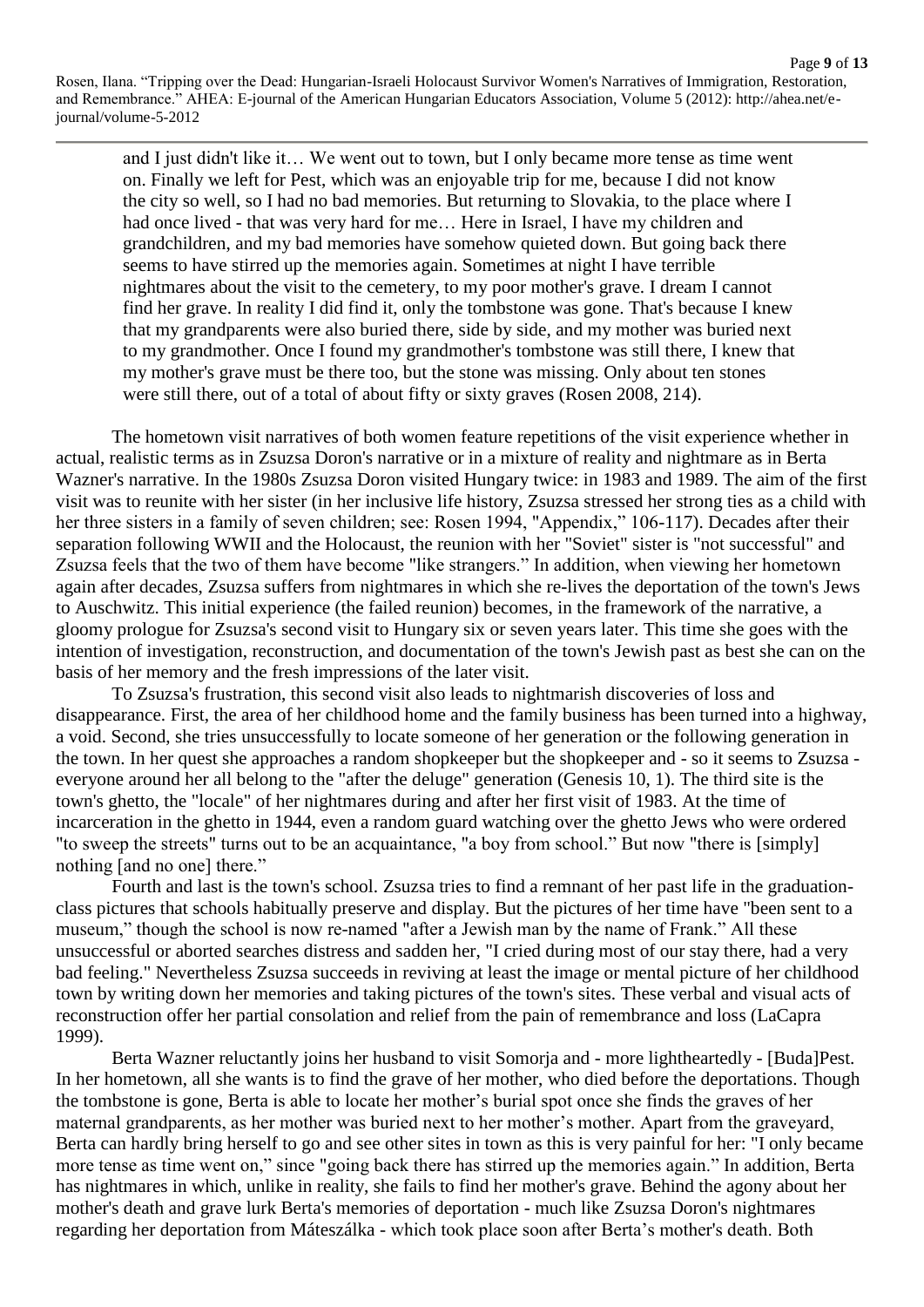Page **10** of **13**

women find that they must summon all their strength to face their past hometowns, with sites that still exist as with those that have vanished. This is very different from the reconciled re-visit of historian Shimon Redlich to his hometown of Brzezany (Redlich 2004, 275). Berta only finds some respite when she leaves Somorja for Pest, as she has no personal war memories of Pest, and finally once back in Israel where she is surrounded by her family, and where the "bad memories somehow quiet [ ] down".

In their hometown visit narratives, both women specifically refer to their "children and grandchildren" though none of these actually joined them on the visits. Zsuzsa Doron includes her future generations in her reply to her daughter's suggestion to visit Auschwitz in her old age. Zsuzsa says she would be willing to do that only if she would be surrounded by her offspring (her daughter and son and maybe their children), thus proving that not only has she survived but also produced future generations. In the end, as described in a modest family booklet created by Zsuzsa's daughter Dvora Manor, they did make the trip to Auschwitz in the mid-1990s, but that visit was already under the shadow of Zsuzsa's fatal illness (Manor [no details]). Thus Zsuzsa's earlier comment regarding the potential hardships of a journey to the death camps and her need for her children's support become prophetic in a sense that none of them could foresee.

For Berta as well, the close proximity of her offspring becomes a source of strength, stability, and reassurance - though on a day-to-day basis rather than on a journey to Auschwitz. Berta refers to her "children and grandchildren" in the context of what I described as the fragile balance she maintains between memory and forgetfulness, expression and suppression (Rosen 2008, 123-124). However, once she separates herself from her familiar surroundings of "here in Israel" with "my children and grandchildren" for the trip to Slovakia, this balance is shaken. At that point, the memory of the Holocaust with its flesh-and-blood figures, places, events, and tribulations takes stronger hold of her life than she can bear. It is then and there that she, like Zsuzsa Doron, is inflicted with nightmares of death and loss. While Zsuzsa responds by embarking on intensive documentation of her past life in town, Berta achieves some relief by leaving it all behind her and visiting Budapest, where she views more positive recreations of her past Hungarian life and culture.

### **Conclusion: Haunted Ever After**

In this essay I presented a few significant excerpts from the life histories of five Israeli women of Austro-Hungarian origin in which they talk about the Holocaust and its later reverberations in their lives. These narratives deal with three themes in the post-Holocaust lives of the narrators: the hardships of beginning a new life in a new country; the recurrence - or rather the ever-presence - of Holocaust flashbacks and nightmares throughout their lives; and impressions from the women's visits to their past Hungarian hometowns in their later years. It turns out that despite its ubiquitous hardships, the period of immigration and absorption of the mid-twentieth century is remembered and recounted in a light and occasionally humorous tone. Processes such as starting a family, locating and funding reasonable housing, and finding employment are often described in tedious detail (e.g. the accumulation of specific sums of money and the identities of friends and family who gave or lent the requisite sums), all for the sake of showing that the narrators somehow finally achieved these basic goals.

In the early State period during which these procedures took place, shortage and deprivation were shared by *all*, including Holocaust survivors, so that their unique struggles become somehow intermeshed into that of a stressful yet heroic epoch. Decades afterward, when these women survivors have become mothers and grandmothers to generations of accomplished Israelis (Lentin 2000) and live in relative comfort harvesting a life-time's hard work, they are still psychologically burdened by the memories of their suffering in the Holocaust and the loss of their beloveds. Rosi Shakked cannot enjoy her present family without immediately thinking of her entirely annihilated nuclear family; or, she fluctuates between appreciating the "miracle" or "luck" of her own survival and mourning the loss of her extended childhood family members. Similarly, Rachel Markowitz can barely break free of the images of dead bodies even in her sheltered life in the center of Israel as late as the 1980s and 1990s.

Despite obvious obstacles and pervasive hardship, it seems that all five women Holocaust survivors somehow manage to maintain a bearable balance between their past and present, their annihilated childhood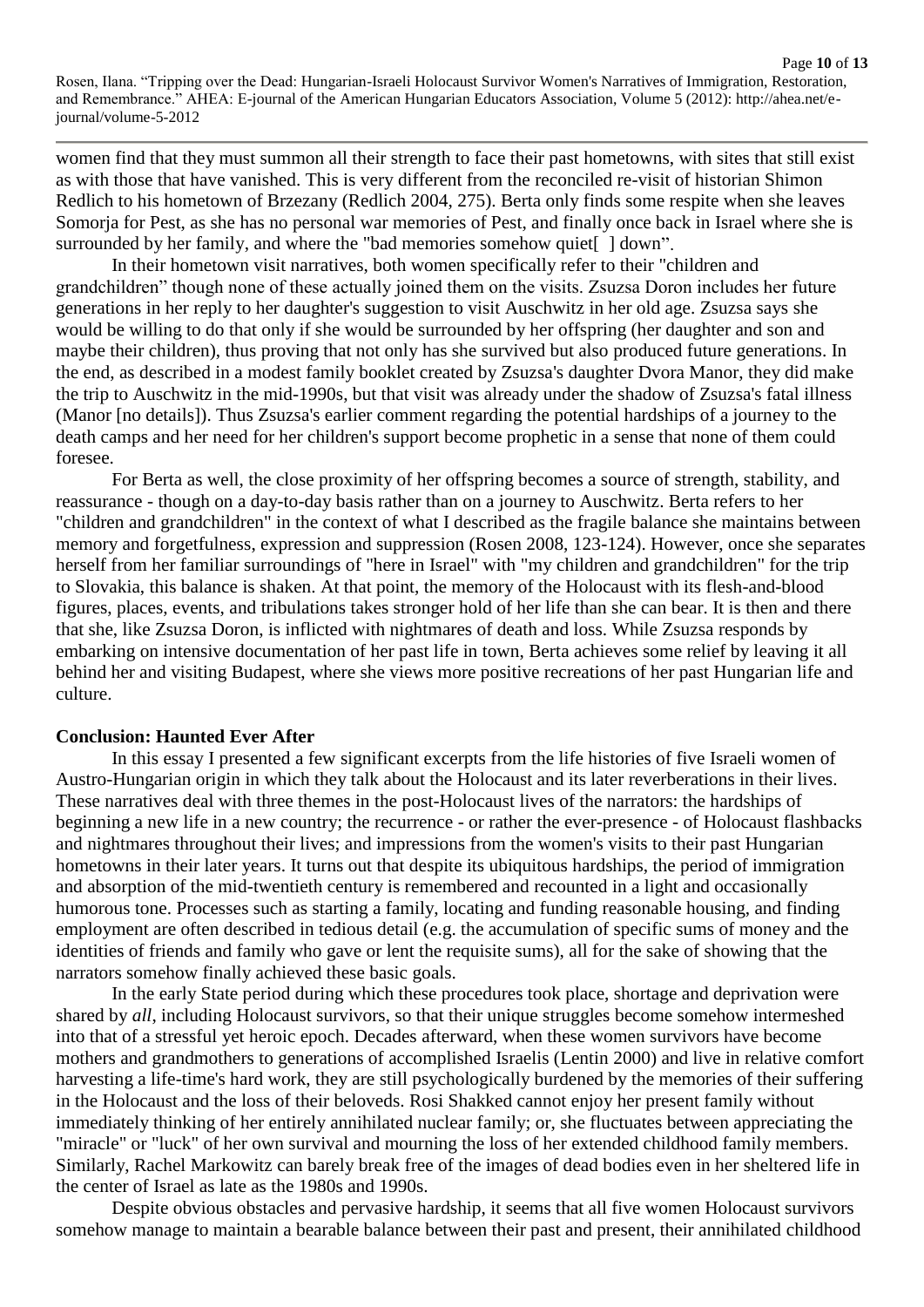families and their present ones, and between bereavement and acceptance, or even hope (Rosen 2006, 43- 47). On this backdrop, the visits of two of them to their original hometowns including the sites of their deportation to Auschwitz mark the point at which this tenuous equilibrium is disrupted. Zsuzsa Doron faces ghost-town experiences in her hometown of Máteszálka (incidentally the hometown of the parents of American actor Tony Curtis, né Bernard Schwartz). Yet she cleverly transforms her sorrowful experience into a project of re-construction and documentation of her past community. Similarly, Berta Wazner hurries to leave her hometown of Somorja with its intrusive, painful memories for the sake of a more enjoyable "cultural" trip to Budapest. (For all five women in this essay, who lived in more remote areas in the historical Austro-Hungarian Empire, the capital is a central-European cultural tourist destination; this is not at all the case for Jews who actually lived there before and during WWII; see: Rosen 2008, 58-81). As for the five female narrators, their decades-long life in Israel with their three generational extended families represents an anchor of rehabilitation, overcoming of hardship, and reassurance. But this is true only as long as they master their memories (or "try to forget"), cling to their "children and grandchildren," and frontally face their fear of "tripping over the[ir] dead" and vanished past.

# **Works Cited**

Baer, Elizabeth Roberts and Myrna Goldenberg, eds. (2003). *Experience and*

- *Expression – Women, the Nazis, and the Holocaust*. Detroit, Michigan: Wayne State UP.
- Bauer, Yehuda (1983). "The Death Marches, January-March 1945." *Modern Judaism* 3.1, 1-21.
- Bendremer, Jutta T. (1997). *Women Surviving the Holocaust in Spite of the Horror*. Lewiston, New York: Edwin Mellen P.
- Bourguignon, Erika (Winter 2005). "Memory in an Amnesic World: Holocaust, Exile, and the Return of the Suppressed." *Anthropological Quarterly* 78.1 Bringing the Past into the Present: Family Narratives of Holocaust, Exile, and Diaspora, 63-88.

Braham, Randolph L. and Scott Miller, eds. (2002). *The Nazis' Last Victims – The Holocaust in Hungary*. Detroit, Michigan and Washington: Wayne State UP and the U.S. Holocaust Memorial Museum.

Feldman, Jackie (2008). *Above the Death Pits, beneath the Flag – Youth Voyages to Poland and the Performance of Israeli National Identity*. New York: Berghahn Books.

Frank-Mitrani, Rina (2005). *Kol bayit tsarikh mirpeset* [Every House Needs a Porch]. Tel Aviv: Yediot Ahronot, Hemed, 2005.

Frenkel, Alona (2004). *Yalda* [Childhood]. Tel Aviv: Mappa.

\_\_\_\_\_\_\_. (2009). *Na'ara* [Teen Years]. Tel Aviv: Am Oved.

Givon, Yosef (1998). *Sipurim hungariyim* [Hungarian Stories]. Tel Aviv: Yaron Golan.

\_\_\_\_\_\_\_. (2002). *Regavim shel akhzava* [Clods of Disappointment]. Tel Aviv: Halonot.

- Goffman, Erving (1986 [1963]). *Stigma: Notes on the Management of Spoiled Identity*. New York: Touchstone.
- Goodman, Yehuda and Joseph Loss (Summer 2009). "The Other as Brother: Nation Building and Ethnic Ambivalence in Early Jewish-Israeli Anthropology." *Anthropological Quarterly* 82.2, 477-508.
- Greenspan, Henry (1998). *On Listening to Holocaust Survivors: Recounting and Life History*. Westport, Connecticut and London: Praeger.
- Gutman, Israel, ed. in chief. *Encyclopedia of the Holocaust, 4 vols*. New York: Macmillan.
- Hacohen, Dvora, ed. (2003). *Immigrants in Turmoil – Mass Immigration to Israel and its Repercussions in the 1950s and after* (trans. Gila Brand). Syracuse, New York: Syracuse UP.
- Hardman, Anna (1999). "Representations of the Holocaust in Women's Testimony,"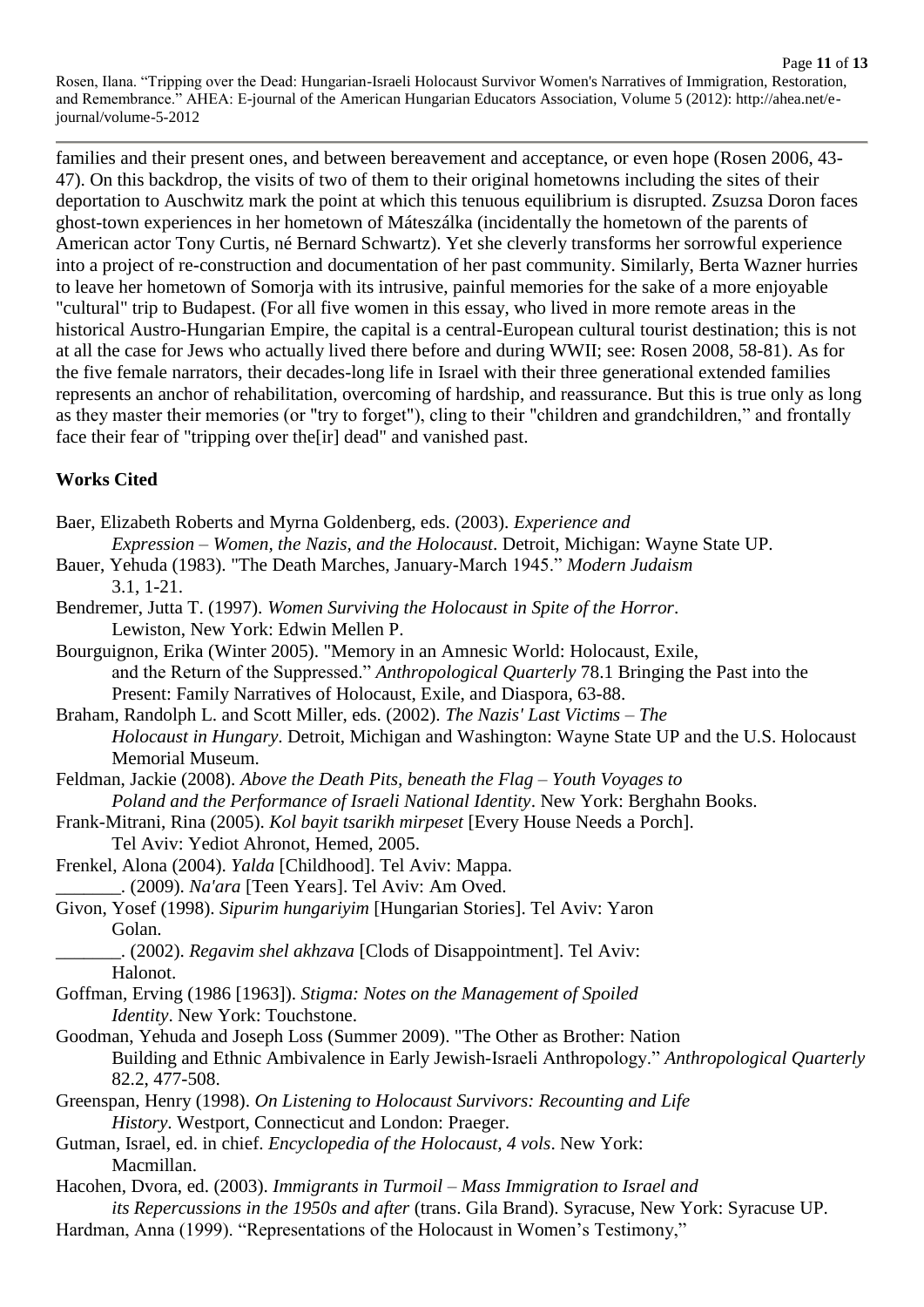Leak, Andrew and George Paizis, eds., *The Holocaust and the Text – Speaking the Unspeakable*. London and New York: Macmillan P. Ltd., 51-66.

- Hass, Aaron (1990). *In the Shadow of the Holocaust – The Second Generation*. Ithaca: Cornell UP.
- Heinemann, Marlene Eve (1986), *Gender and Destiny: Women Writers and the Holocaust*. New York: Greenwood P.
- Hertzog, Esther, ed. (2006). *Nashim u-mishpaha ba-shoa* [Women and Family in the Holocaust]. Tel Aviv: Otsar Ha-Mishpat.
- Herman, Judith Louise (1992). *Trauma and Recovery*. New York: Basic Books.
- Hoffman, Eva (2004). *After Such Knowledge: Memory, History, and the Legacy of the Holocaust*. New York: Public Affairs.
- Kidron, Carol A. (Dec. 2003). "Surviving a Distant Past: A Case Study of the Cultural Construction of Trauma Descendant Identity." *Ethos* 31.4, 513-544.
- \_\_\_\_\_\_\_. (Feb. 2009). "Toward an Ethnography of Silence The Lived Presence of the Past in the Everyday Life of Holocaust Trauma Survivors and their Descendants in Israel." *Current Anthropology* 50.1, 5-27.
- Kogan, Ilany (1995). *The Cry of the Mute – A Psychoanalytic Perspective of the Second Generation*. London: Free Association Books.
- Krakowski, Shmuel. "Death Marches," Gutman, Israel, ed. in Chief, *Encyclopedia of the Holocaust*. New York: Macmillan, 348-354.
- Krantz, Morris with Louis Auster (1980). *Hitler's Death Marches*. New York: Kensington.
- LaCapra, Dominick (1989). *Writing History, Writing Trauma. Ithaca*: Cornell UP. \_\_\_\_\_\_\_. (Summer 1999). "Trauma, Absence, Loss." *Critical Inquiry* 25, 696-727.
- Lefkovitz, Lori Hope (Winter 1997). "Inherited Holocaust Memory and the Ethics of Ventriloquism." *The Kenyon Review, New Series* 19.1, 34-43.
- Lentin, Ronit (2000). *Israel and the Daughters of the Shoah – Reoccupying the Territories of Silence*. New York: Berghahn Books.
- Levi, Primo (1988). *The Drowned and the Saved* (trans. Raymond Rosenthal). London: M. Joseph.
- Lifton, Robert J. (1979). *The Broken Connection – On Death and the Continuity of Life*. New York: Simon and Schuster.
- Lissak, Moshe (2003), "The Demographic Social Revolution in Israel in the 1950s." *Journal of Israeli History* vol. 22.2, 1-31.
- Mintz, Alan (2001). *Popular Culture and the Shaping of Holocaust Memory in America*. Seattle and London: Washington UP.
- Ofer, Dalia (Summer 2009). "The Past That Does Not Pass: Israelis and the Holocaust Memory." *Israel Studies* 14.1, 1-35.
- Ofer, Dalia and Lenore J. Weitzman, eds. (1998). *Women in the Holocaust.* New Haven: Yale UP.
- Olmert, Aliza (2008). *Ein Stück vom Meer: Roman* (trans. Jean-Luc Allouche). Paris: Denoël.
- Patt, Avinoam (2009). *Finding Home and Homeland – Jewish Youth and Zionism in the Aftermath of the Holocaust*. Detroit, Michigan: Wayne State UP.
- Redlich, Shimon (2004). "Returning to the Shtetl." *Polin: Studies in Polish Jewry* 17, 267-275.
- Rittner, Carol and John K. Roth, eds. (1993). *Different Voices: Women and the Holocaust*. New York: Paragon Books.
- Rosen, Ilana (1994). *Sho'ah be-merkaz ha-hayim – nituah folkloristi shel sipure hayim mi-pi nitsole sho'ah dovre hungarit* [The Holocaust at the Center of Life – a Folkloristic Analysis of Life Histories Told by Hungarian Speaking Holocaust Survivors] (Ph.D. Dissertation). Jerusalem: Hebrew U. Central Library.